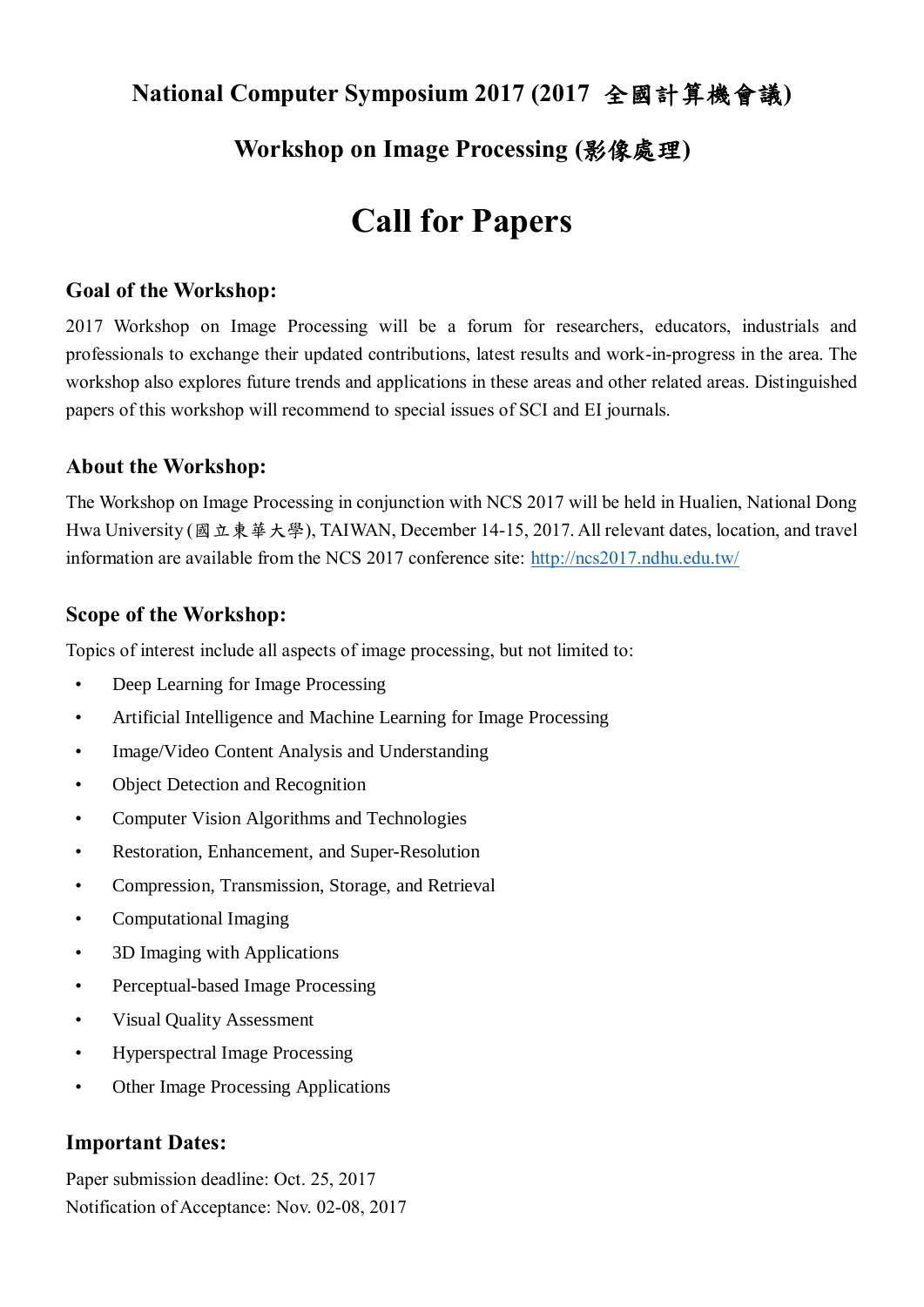Camera-Ready Paper Submission: Nov. 10-19, 2017 Conference Data: Dec. 14-15, 2017

## **Paper Submission Guidelines:**

Before submission, authors should carefully read over the submission guidelines. All papers must be submitted in an electronic format according to the workshop proceedings style. All relevant paper format, requirements, and date are available from the NCS 2017 conference site:<http://ncs2017.ndhu.edu.tw/>

#### **Workshop Organizing Committees:**

Chair: Prof. Chia-Hung Yeh/葉家宏 (國立臺灣師範大學 電機工程學系) Co-Chairs: Prof. Chuan-Yu Chang/張傳育 (國立雲林科技大學 資訊工程學系) Co-Chairs: Prof. Li-Wei Kang/康立威 (國立雲林科技大學 資訊工程學系)

### **Program Committees:**

Prof. Chia-Hung Yeh/葉家宏 (國立臺灣師範大學 電機工程學系) Prof. Chuan-Yu Chang/張傳育 (國立雲林科技大學 資訊工程學系) Prof. Li-Wei Kang/康立威 (國立雲林科技大學 資訊工程學系) Prof. Shih-Yu Chen/陳士煜 (國立雲林科技大學 資訊工程學系) Prof. Wu-Chih Hu/胡武誌 (國立澎湖科技大學 資訊工程學系) Prof. Hui-Huang Hsu/許輝煌 (淡江大學 資訊工程學系) Prof. Shi-Huang Chen/陳璽煌 (樹德科技大學 資訊工程系) Prof. Yi-Jen Su/蘇怡仁 (樹德科技大學 資訊工程系) Prof. Chuan-Wang Chang/張傳旺 (崑山科技大學 視覺傳達設計系) Prof. Deng-Yuan Huang/黃登淵 (大葉大學 電機工程學系) Prof. Guo-Shiang Lin /林國祥 (大葉大學 資訊工程學系) Prof. Chih-Yang Lin/林智揚 (元智大學 通訊工程學系) Prof. Po-Chyi Su/蘇柏齊 (國立中央大學 資訊工程學系) Prof. Ying-Nong Chen/陳映濃 (國立中央大學 資訊工程學系) Prof. Min-Chun Hu/胡敏君 (國立成功大學 資訊工程學系) Prof. Wei-Yang Lin/林維暘 (國立中正大學 資訊工程學系) Prof. Wei-Ta Chu/朱威達 (國立中正大學 資訊工程學系) Prof. Wei-Min Liu/劉偉名 (國立中正大學 資訊工程學系) Prof. Chen-Kuo Chiang/江振國 (國立中正大學 資訊工程學系) Prof. Keng-Hao Liu/劉耿豪 (國立中山大學 機械與機電工程學系) Prof. Wen-Huang Cheng/鄭文皇 (中央研究院 資訊科技創新研究中心) Prof. Jiann-Jone Chen/陳建中 (國立台灣科技大學 電機工程系) Prof. Kai-Lung Hua/花凱龍 (國立台灣科技大學 資訊工程學系) Prof. Mei-Chen Yeh/葉梅珍 (國立臺灣師範大學 資訊工程學系) Prof. Chih-Hsien Hsia/夏至賢 (國立宜蘭大學 資訊工程學系) Prof. Chih-Wen Su/蘇志文 (中原大學 資訊工程學系) Prof. Hsiao-Chi Li/李曉祺 (輔仁大學 資訊工程學系)